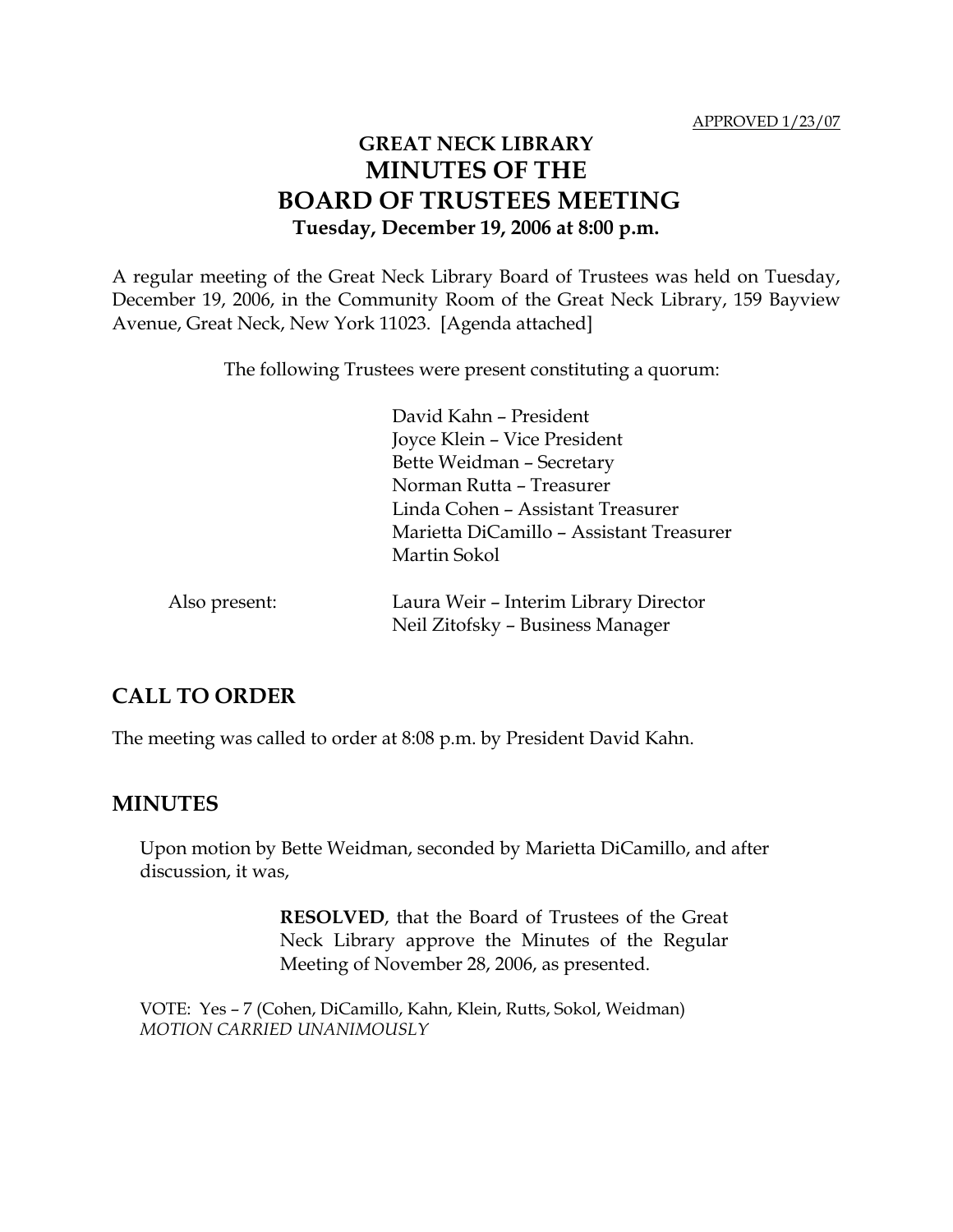## **TREASURER'S REPORT – PERSONNEL REPORT**

During the month of November 2006, revenue received was \$1,008,606. Total expenses were \$981,047.

At the close of business, November 30, 2006, total operating fund holdings were \$1,370,218. Of these funds, \$1,366,783 was on deposit at HSBC and the Bank of New York, and \$3,435 was on hand in Petty Cash funds at Main and the Branches. This compares to a November 30, 2005, balance of \$1,526,584.

Additionally, the cash balance of the Main Building and Special Services fund was \$1,212,209; the Automated Library fund was \$57,946; the Restricted Gift fund was \$47,500; the Branch and Special Services fund was \$102,757. These funds totaled \$1,420,411 on November 30, 2006. The November 30, 2005 total was \$1,085,324.

(a) Upon motion by Norman Rutta, seconded by Marietta DiCamillo, and after discussion, it was,

> **RESOLVED,** that the Board of Trustees of the Great Neck Library accept the December 19, 2006, Treasurer's Report with the Personnel Changes of November 25, 2006, through December 15, 2006.

**VOTE:** Yes – 7 (Cohen, DiCamillo, Kahn, Klein, Rutta, Sokol, Weidman) *MOTION CARRIED UNANIMOUSLY*

(b) Upon motion by Norman Rutta, seconded by Marietta DiCamillo, and after discussion, it was,

> **RESOLVED,** that the Board of Trustees of the Great Neck Library authorize the Treasurer, who has reviewed all checks and supporting documentation, to pay the persons named in the Warrant dated November 25, 2006 through December 15, 2006, Paid Checks numbered 0023310 through 0023314, 0023373 through 0023378, and 34554 through 34606 and To-Be-Paid Checks numbered 34607 through 34731, the sums set against their respective names, amounting in the aggregate to \$244,753.44.

**VOTE:** Yes – 7 (Cohen, DiCamillo, Kahn, Klein, Rutta, Sokol, Weidman) *MOTION CARRIED UNANIMOUSLY*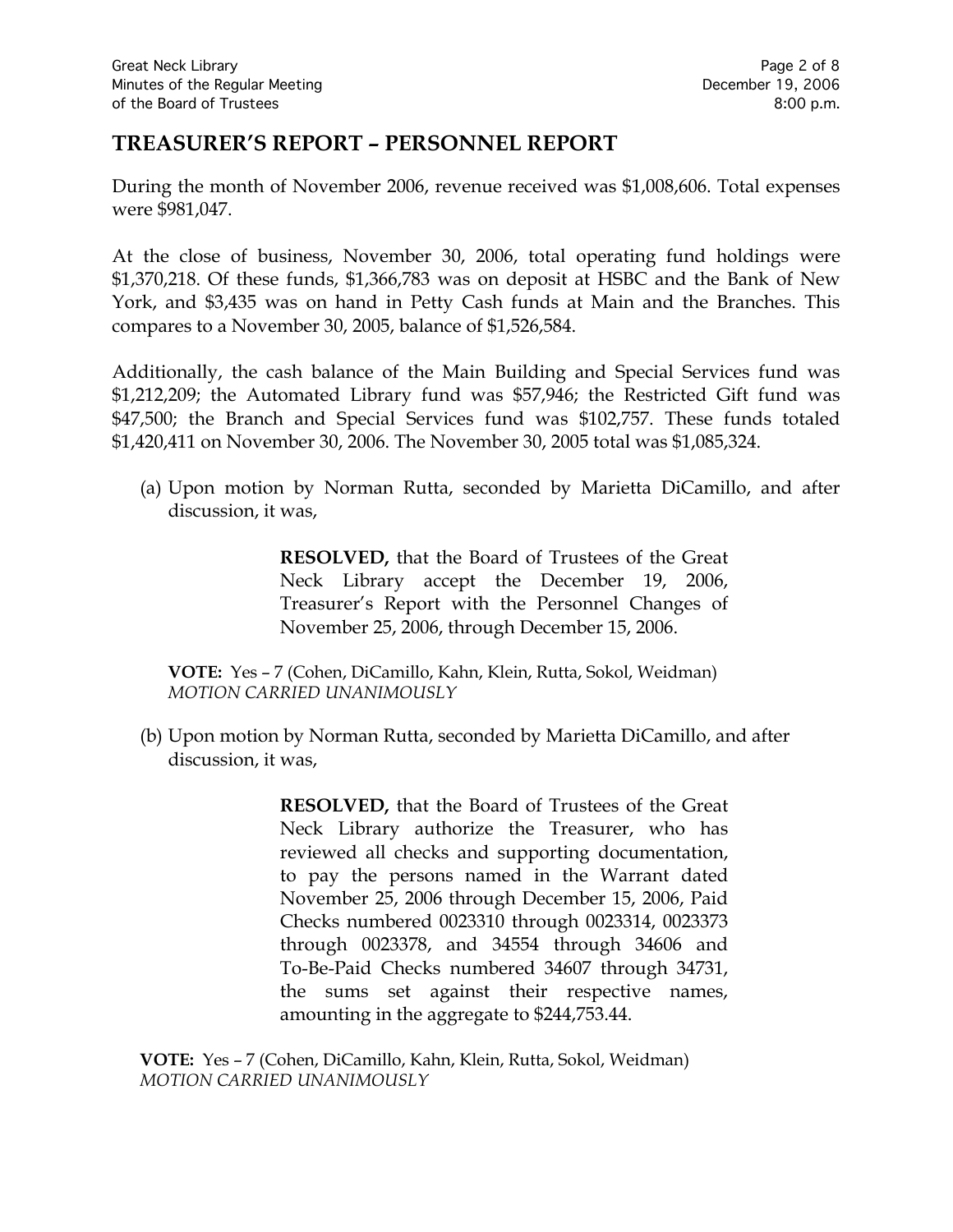(c) Upon motion by Norman Rutta, seconded by Marietta DiCamillo, and after discussion, it was,

> **RESOLVED,** that the Board of Trustees of the Great Neck Library accept the Payroll Warrants dated November 6 and November 20, 2006, which have been reviewed by the Treasurer, in the amounts of \$164,836.21 and \$160,978.22 respectively, for a total of \$325,814.43.

**VOTE:** Yes – 7 (Cohen, DiCamillo, Kahn, Klein, Rutta, Sokol, Weidman) *MOTION CARRIED UNANIMOUSLY*

# **REPORTS**

### INTERIM DIRECTOR

Interim Library Director Laura Weir presented her report which is attached. In her report, she mentioned that Glickman engineering was contacted and she was told that they did not do hydraulic engineering but recommended another firm, Van Duesen. Business Manager Zitofsky contacted them and was told that their fee would be \$1,100 which would also include a recommendation on whether or not any part or parts of the elevator could be scrapped or reused for the projected renovation/expansion of the building.

### **Elevator**

Upon motion by Marietta DiCamillo, seconded by Bette Weidman, and after discussion, it was,

> **RESOLVED,** that the Board of Trustees of the Great Neck Library authorize the Interim Director and the Business Manager to obtain proposals to conduct an evaluation of the leaking elevator pump not to exceed \$1,100.

Public Comments: Mayor Leonard Samansky, Stu Hochran

**VOTE:** Yes – 5 (Cohen, DiCamillo, Kahn, Klein, Weidman); No – 2 (Rutta, Sokol) *MOTION CARRIED*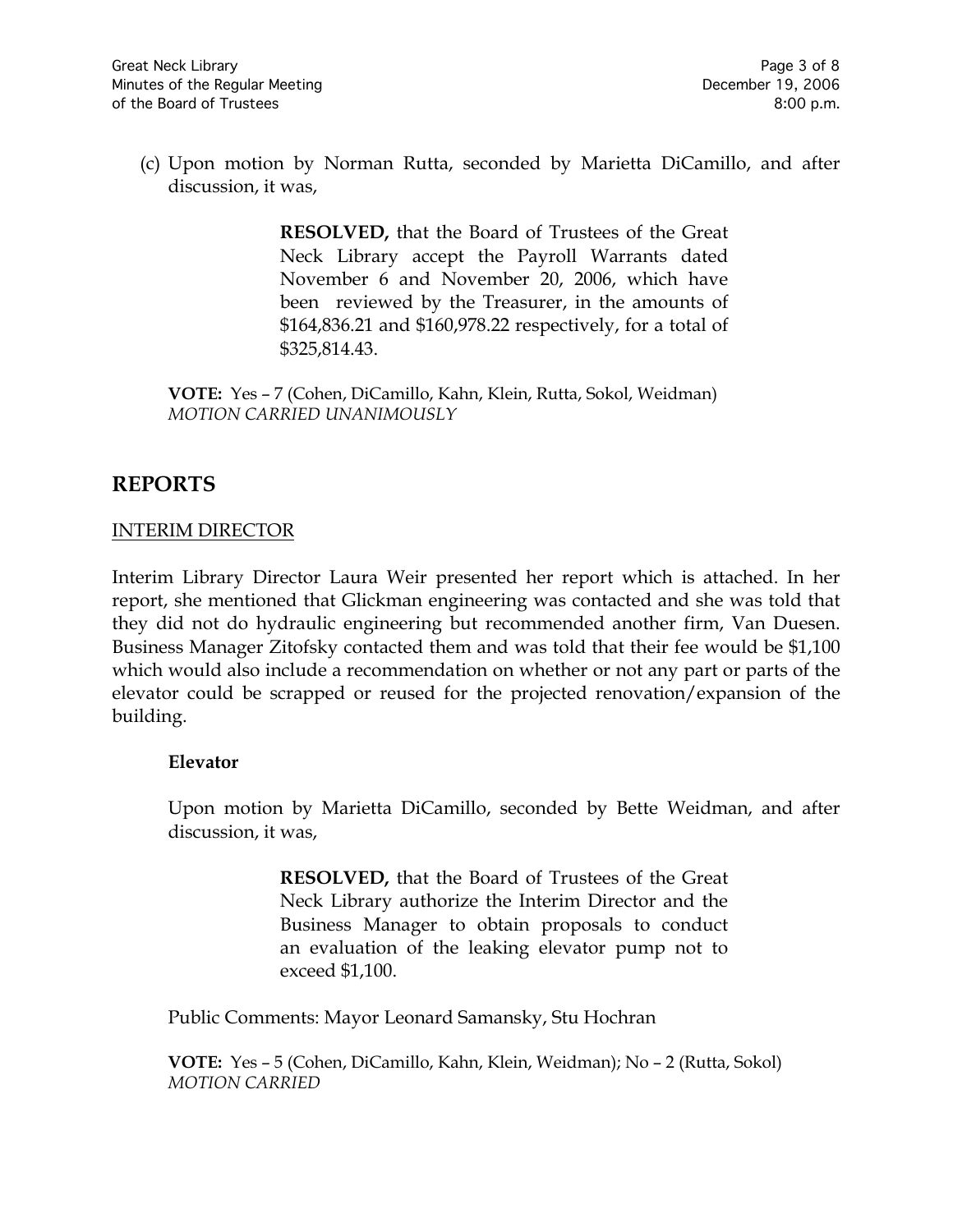#### POLICY COMMITTEE

Committee Chair, Trustee Weidman, reported that the Policy Committee met on December 12, 2006, to discuss the hiring policy issues resulting from 6/27/06 Board resolution. President Kahn had surveyed a number of libraries on Long Island on their hiring policy that provided some guidelines. These are the recommendations that came out of that committee meeting:

- (i) Each policy change should be aired in public at least three times prior to vote;
- (ii) The Board should be responsible for hiring the Library Director and the Business Manager, who in turn hire all other employees. The Committee was split on whether or not the Assistant Director should be appointed by the Board or by the Director and Business Manager, who appoint Department Heads;
- (iii) Formal minutes should be taken at all committee meetings, except the Personnel Committee;
- (iv) Legal Counsel to be present at Board meetings.

Further discussion of this report continues under Old Business – Hiring Policy.

## **OLD BUSINESS**

#### HIRING POLICY

The Board as a whole did not agree that all policy changes should be discussed three times in public before approving, and whether the Assistant Director should be appointed by the Director or the Board.

They were in agreement that Minutes should be taken at committee meetings, except Personnel, and made available to the other trustees.

The Interim Director will gather all the paperwork and prepare a packet, which will include what is being proposed, to be distributed to all Trustees. This will be taken up at the next regular Board meeting.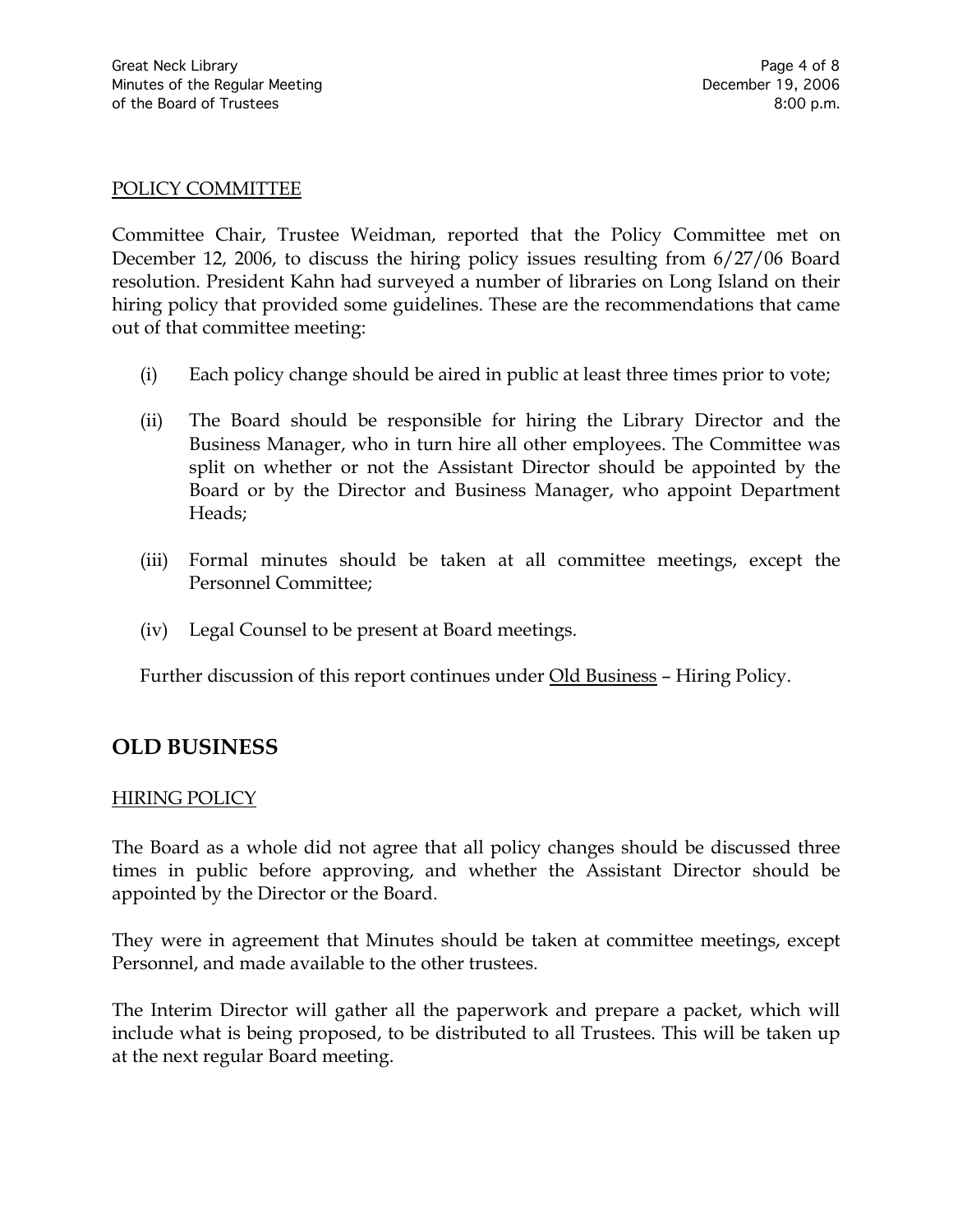Public Comments: Ralene Adler, Rebecca Sassouni, Mayor Leonard Samansky, Stanley Romaine, Naomi Feldheim, Varda Solomon

### ADLER'S FOIL DENIAL APPEAL

Ralene Adler submitted a request withdrawing her appeal so as to give the Board more time to investigate the issue.

## **NEW BUSINESS**

#### BUDGET REVISION

Upon motion by Martin Sokol, seconded by Marietta DiCamillo, and after discussion, it was,

> **RESOLVED,** that the Board of Trustees of the Great Neck Library authorize the line-item changes to the 2006 Operating Budget as detailed in the 2006 Budget Revision Analysis dated December 19, 2006, a copy of which is to be appended to the Minutes of this meeting, as well as to the copy of the 2006 Budget maintained on file for the public at Main and the Branches.

Public Comment: Varda Solomon, Rebecca Sassouni, Mayor Leonard Samansky, Marianna Wohlgemuth

The Budget Allocation was revised taking \$8,200 from the Group Health Insurance line to cover the \$8,200 deficit (\$300 Parkville Programming line, \$100 for Audit fees, \$600 for the Insurance Property liability and \$7,200 for Computer Hardware line).

Upon motion by Norman Rutta, seconded by Marietta DiCamillo, and after discussion, it was,

> **RESOLVED,** that the Board of Trustees of the Great Neck Library authorize the line-item changes to the 2006 Operating Budget as detailed in the 2006 Budget Revision Analysis dated December 19, 2006, as amended, a copy of which is to be appended to the Minutes of this meeting, as well as to the copy of the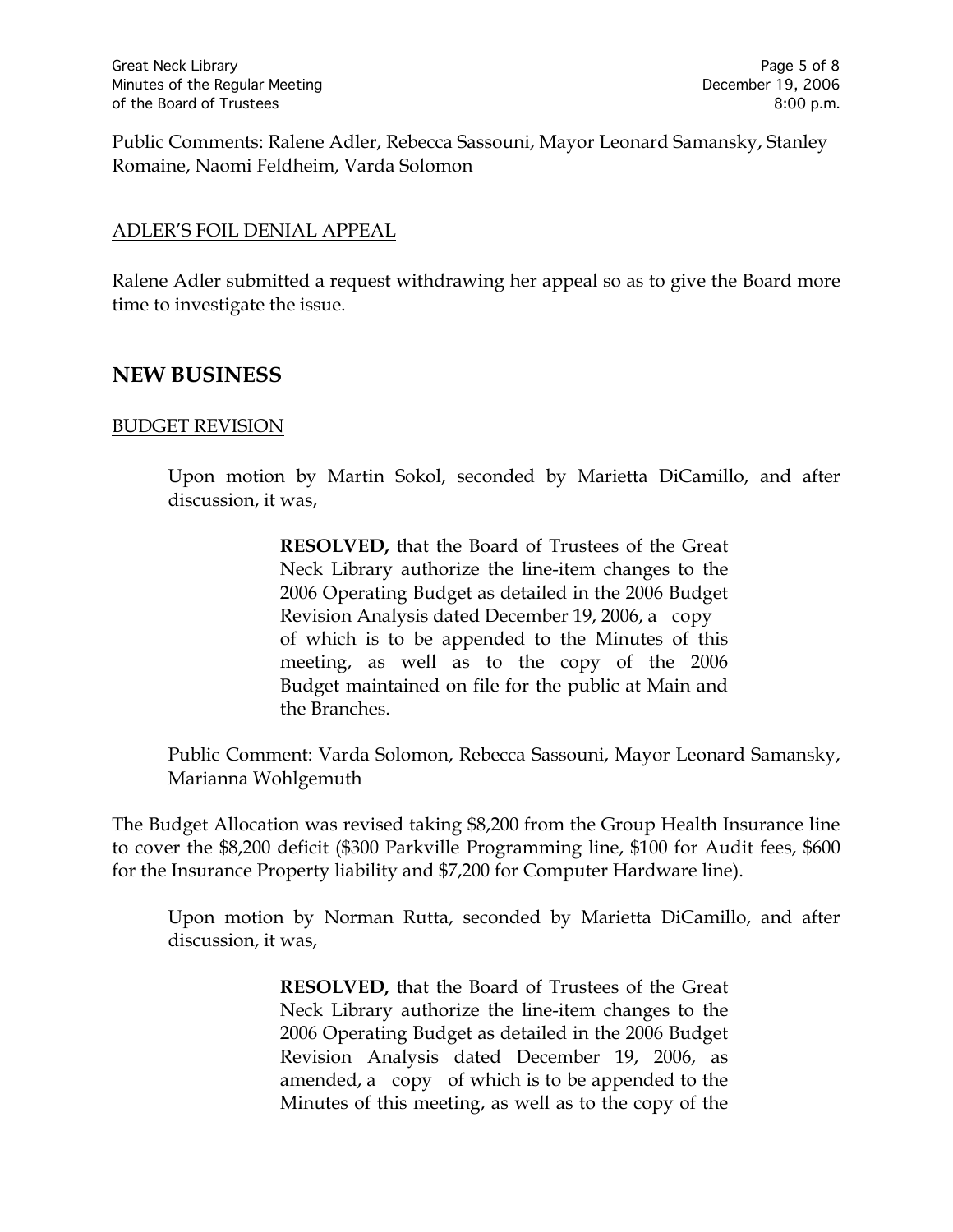2006 Budget maintained on file for the public at Main and the Branches.

**VOTE:** Yes – 7 (Cohen, DiCamillo, Kahn, Klein, Rutta, Sokol, Weidman) *MOTION CARRIED UNANIMOUSLY*

#### WORKERS' COMPENSATION INSURANCE RENEWAL

Upon motion by Bette Weidman, seconded by Linda Cohen, and after discussion, it was,

> **RESOLVED,** that the Board of Trustees of the Great Neck Library authorize the renewal of the Republic Franklin Insurance Company Workers' Compensation policy for calendar year 2007 as proposed by Sterling and Sterling, at a gross premium of \$40,178 to be charged to the Workers' Compensation budget line.

**VOTE:** Yes – 7 (Cohen, DiCamillo, Kahn, Klein, Rutta, Sokol, Weidman) *MOTION CARRIED UNANIMOUSLY.*

### LEGAL COUNSEL

Trustee Rutta, who is chair of the Finance Committee, reported that the Finance Committee had discussed the consideration of obtaining proposals from other counsels. The Library has a retainer agreement with William Cullen to provide legal opinion and attendance at Board meetings for which he is paid \$1,000 per quarter. However, he billed the Library separately for legal opinions rendered during the same period covered by his retainer. Upon examining the current retainer, it was noticed that written opinions can be charged separately while the previous contract did not have that clause. Although his retainer agreement called for his presence at Board meetings, Mr. Cullen has not attended any Board meetings. His retainer, which expired in June 2006, was not renewed but he is continuing under the terms of the expired contract. The time was now appropriate to seek proposals from other attorneys.

Upon motion by Norman Rutta, seconded by Marietta DiCamillo, and after discussion, it was,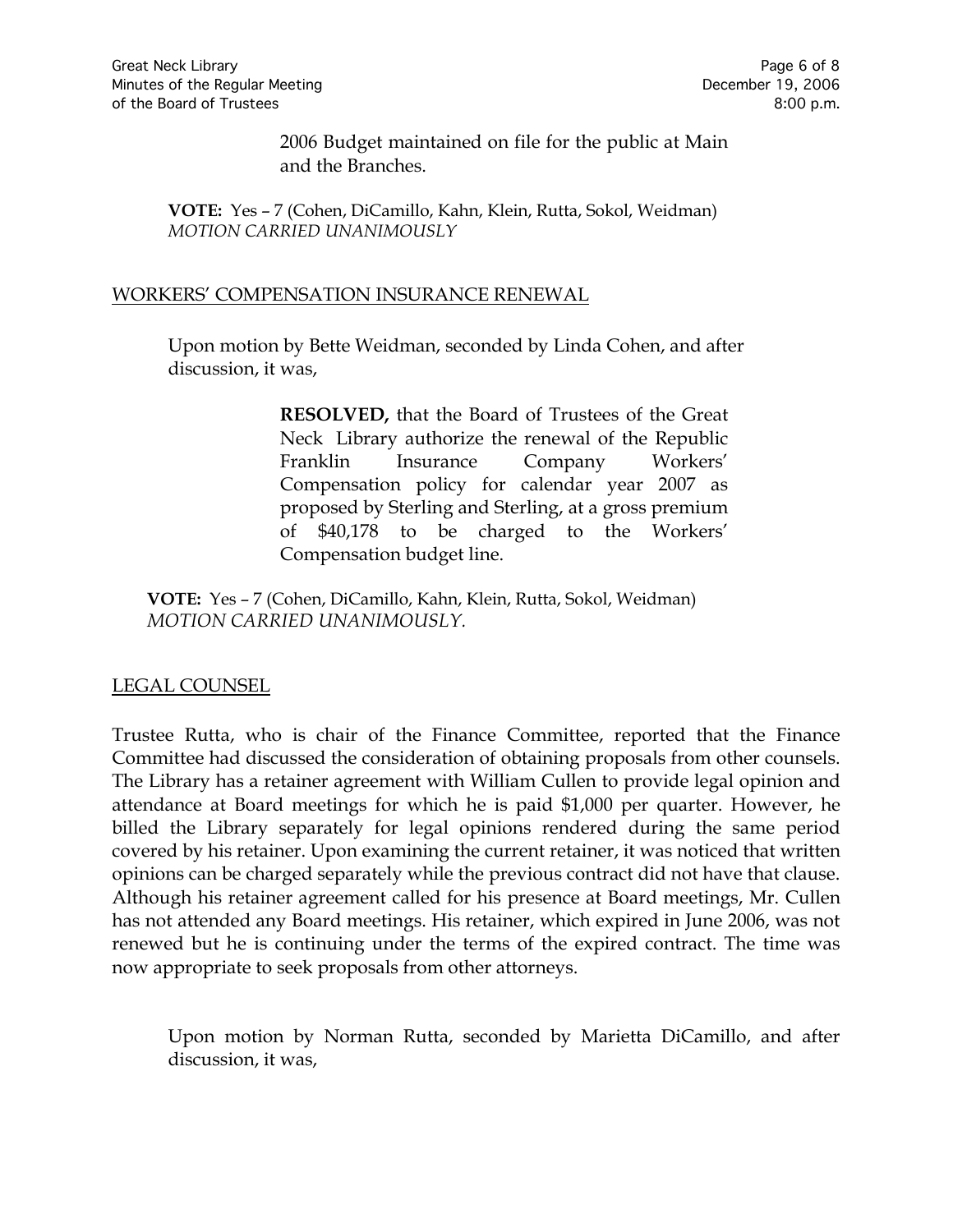**RESOLVED,** that the Board of Trustees of the Great Neck Library authorize the Library Director to obtain proposals from at least three different attorneys specifying their services and fees to represent the Library Board.

**VOTE:** Yes – 7 (Cohen, DiCamillo, Kahn, Klein, Rutta, Sokol, Weidman) *MOTION CARRIED UNANIMOUSLY*

#### PERSONNEL

Upon motion by Linda Cohen, seconded by Marietta DiCamillo, and after discussion, it was,

> **RESOLVED,** that the Board of Trustees of the Great Neck Library appoint Janet Turbyfill Acting Senior Librarian II in the Technical Services Department effective January 1, 2007 for the period that Laura Weir acts as Interim Director. The rate of compensation for the 57 bi-weekly hours assigned to the Technical Services Department shall be adjusted accordingly, adding \$87.69 to her bi-weekly salary.

**VOTE:** Yes – 7 (Cohen, DiCamillo, Kahn, Klein, Rutta, Sokol, Weidman) *MOTION CARRIED UNANIMOUSLY*

### EXCESS EQUIPMENT

Upon motion by Joyce Klein, seconded by Linda Cohen, and after discussion, it was,

> **RESOLVED,** that the Board of Trustees of the Great Neck Library declare the items listed on the appended schedule excessed and authorize the Interim Director to dispose of same in an appropriate manner.

**VOTE:** Yes – 7 (Cohen, DiCamillo, Kahn, Klein, Rutta, Sokol, Weidman) *MOTION CARRIED UNANIMOUSLY*